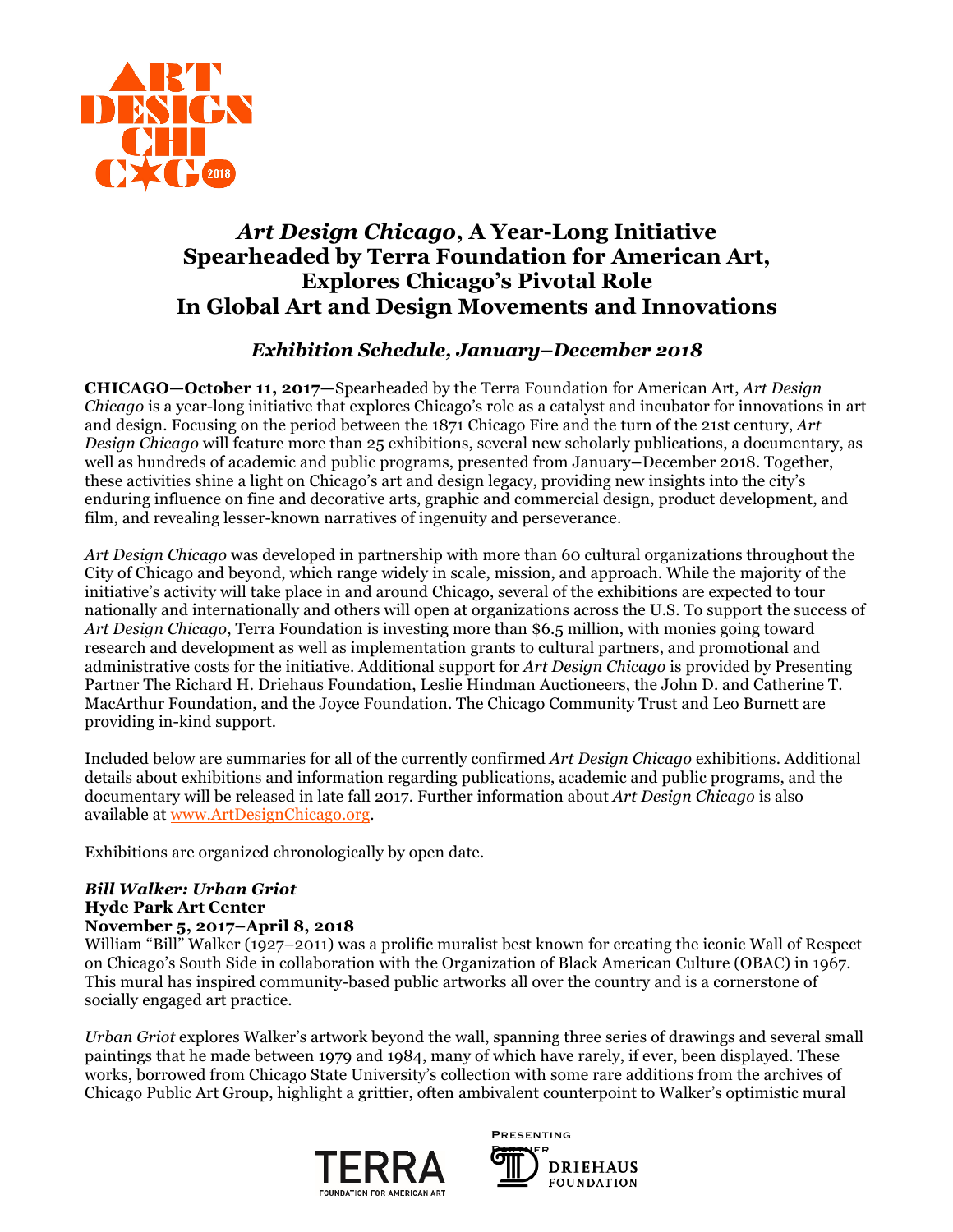projects and the work of his colleagues in AfriCOBRA. The exhibition presents a comprehensive view of Walker's practice, and highlights his tremendous contributions as a political thinker, social activist, and skilled artist. *Urban Griot* offers a historical context for contemporary issues such as poverty and racial inequity that are as relevant into today's art and society as they were during Walker's career.

# *Arte Diseño Xicágo: Mexican Inspiration from the World's Columbian Exposition to the Civil Rights Era*

#### **National Museum of Mexican Art March 23–August 19, 2018**

This exhibition marks the first major survey of the artistic involvement of Mexican travelers and immigrants to Chicago. Mexican crafts people and artists visited or migrated to the city at the turn of the 20th century; some came to exhibit, some to work, and others to witness the labor organizing by the rising unions. This exhibition features photographs, artifacts, and works of art from the years between the World's Columbian Exposition (1893) and the Civil Rights Era (ending around 1970).

The creative members of the late 19th century Mexican-Chicago community were more closely associated with utilitarian craftspeople and regional folk artists than with the painters and sculptors trained in French Neoclassical modes at the prestigious Academia de San Carlos in Mexico City. The Mexican artists and creative individuals who visited Chicago during the Mexican Revolution (1910–1920) were in part drawn there because of its reputation as a successful working-class, collective bargaining city. During the following 50 years, the artistic Mexican-Chicago community settled into several industrial areas and was eventually inspired by the political ideologies of the Civil Rights Era. By 1970, Mexican neighborhoods were importing popular art and culture from Mexico while participating in the U.S. Chicano movement emerging from Texas, California, and other parts of the Southwest. *Arte Diseño Xicágo* examines the important contributions of Mexican peoples to the development of Chicago's artistic and cultural fabric and identity, while also highlighting the dynamism and diversity of these artists' works.

### *Picture Fiction: Kenneth Josephson and Contemporary Photography* **Museum of Contemporary Art Chicago April 28–December 30, 2018**

Chicago conceptual photographer Kenneth Josephson (b. 1932) has spent his career scrutinizing photography's inherent reproducibility and circulation, making use of a mass-cultural archive of images and mastering self-reflexive, often humorous devices. *Picture Fiction* examines the seminal role Josephson played in shaping the evolution of photography and the ways in which his ideas pervade our current imagebased world. The exhibition includes approximately 30 photographs by Josephson, produced from roughly 1960–1980, as well as works by other conceptual artists, including those associated with the "idea art" of the

1960s and 1970s like John Baldessari, Dan Graham, and Edward Ruscha, and contemporary practitioners Roe Ethridge, Jessica Labatte, Jimmy Robert, and Xaviera Simmons, among others. The exhibition explores the influence of Josephson's years at the Institute of Design in Chicago, studying under Harry Callahan and Aaron Siskind, on his work, and positions his practice within ongoing conceptual dialogues on image-making, our creation and understanding of reality, and the dissemination and use of information. Largely drawn from the MCA Chicago's permanent collection, *Picture Fiction* focuses on Josephson's four main and ongoing series—Images within Images, Marks and Evidence, History of

Photography Series, and Archaeological Series—and highlights the ubiquity and continued relevance of the

### *Never A Lovely So Real: Photography and Film in Chicago, 1950–1980*  **Art Institute of Chicago May 12–October 28, 2018**

artists' innovations to photography and conceptual art more broadly.

Chicago has a celebrated history as a hub of transport, but less known elsewhere (and even to many residents) is its corollary history as a city of neighborhoods, whose communities have developed largely separate from one another, forming loose associations or even shining and sputtering out in isolation. The



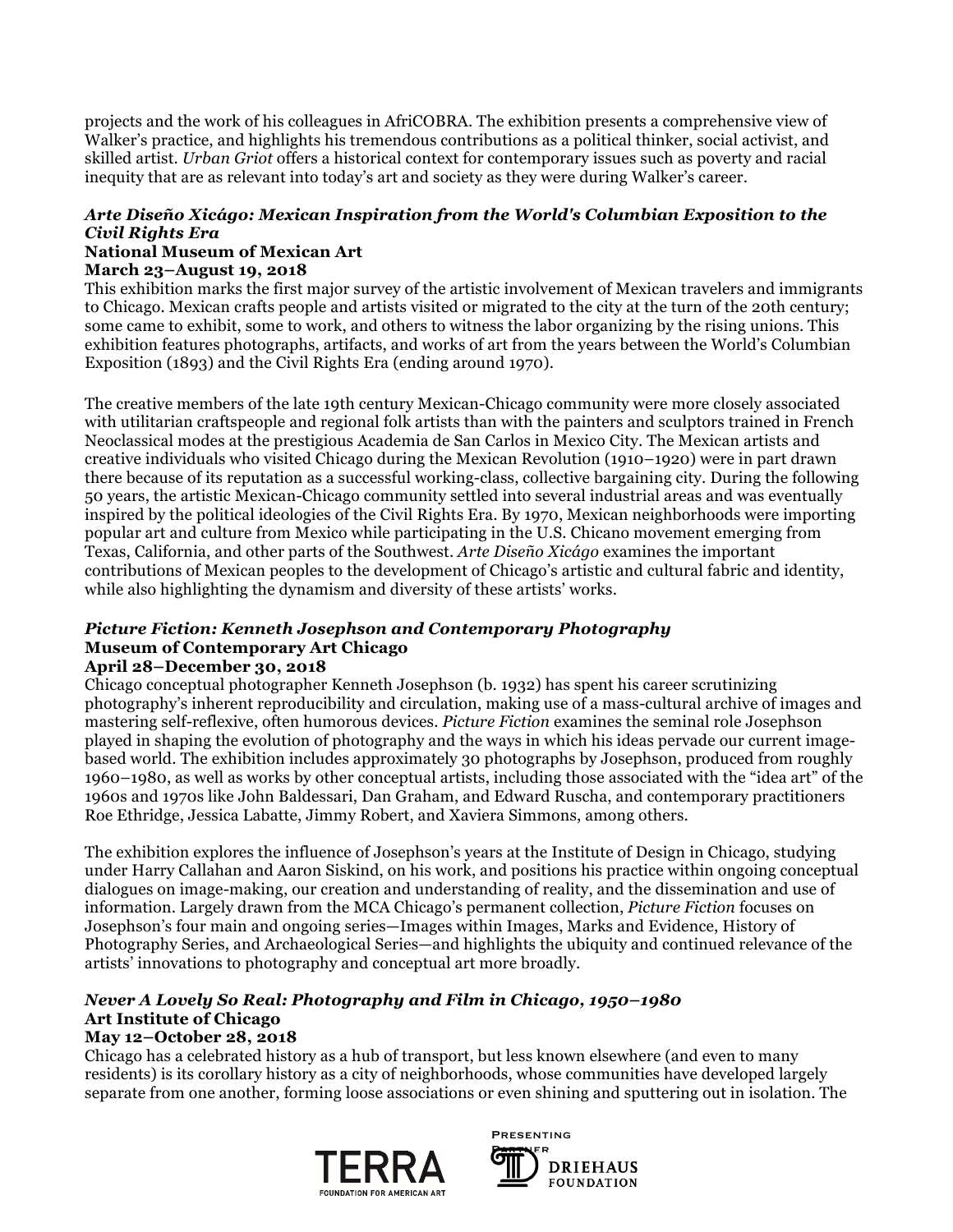particular stamp of such segregated worlds is imprinted on Chicago's vibrant art scene and the larger character of the city itself. *Never a Lovely So Real* addresses the ways in which the city's unique character influenced photographers and filmmakers over a period stretching from the 1950s to the 1980s, when the city underwent some of its most significant cultural and social transformations.

The projects included in the exhibition represent incredibly diverse personal and public narratives about Chicago—most created outside of the city's dominant art communities—that helped define the city during these pivotal decades. Seen together, these works bring to light the importance of photography to the complicated and unique emergence of Chicago as a vibrant and diverse cultural center.

### *Art of Illinois* **Illinois Executive Mansion Association August–December 2018**

The inaugural exhibition of the Executive Mansion in Springfield following a major architectural renovation, *Art of Illinois* examines the creative achievement of fine and applied arts practitioners working in Illinois from the mid-nineteenth century to the present. The exhibition features significant examples from the fields of painting, sculpture, furniture, metalwork, ceramics, and glass, and highlights a spectrum of styles, techniques, and approaches by both renowned and lesser-recognized Illinois artists, including Manierre Dawson, Miyoko Ito, Robert R. Jarvie, Frank Lloyd Wright, and many others.

*Art of Illinois* emphasizes a range of themes, including: the historical depth and richness of the state's artistic legacy, the diversity of Chicago's and Illinois' creative community, and how the places and people of Illinois, especially Chicago, have inspired artists. Drawn from collections statewide, the exhibited works exemplify the variety of museums, historic sites, and other settings in which the state's and Chicago's art and design heritage are preserved and presented.

### *A Home for Surrealism* **The Arts Club of Chicago June 7–August 18, 2018**

*A Home for Surrealism* offers an in-depth exploration of a select group of painters who planted domestic roots for the surrealist idiom in the 1940s and 1950s. Working in and around Chicago, Gertrude Abercrombie, Dorothea Tanning, John Wilde, Julia Thecla, Harold Noecker, and Julio de Diego interpreted the European movement as something at once more personal and more accessible to its audience. Focusing on the interior while also re-conceptualizing ideas of imagination and fantasy, these artists offer tableaus that emphasize the narrative capacities of self and home.

While Chicago has long been acknowledged as an important center for the exhibition and collection of European surrealist painting, its own practitioners have not received widespread recognition. Through their distinct motifs and styles, these artists made surrealism into something that was local to Chicago, even as they acknowledged its international foundations. Working with a team of scholars, The Arts Club, which was on the forefront of introducing surrealism in the 1920s and 30s, offers a focused and revelatory snapshot of Chicago surrealism.

### *Charles White: A Retrospective* **Art Institute of Chicago June 10–September 3, 2018**

Charles White (1918—1979), born in Chicago and educated at the School of the Art Institute of Chicago, was one of the preeminent artists to emerge during the city's Black Renaissance of the 1930s and 1940s. A passionate mural and easel painter and superbly gifted draftsman, White powerfully interpreted African American history, culture, and lives in striking works that transcend racial categorization. His essential quest was to discover the truth, beauty, and dignity of life and people, using an expressive and highly accessible realism.



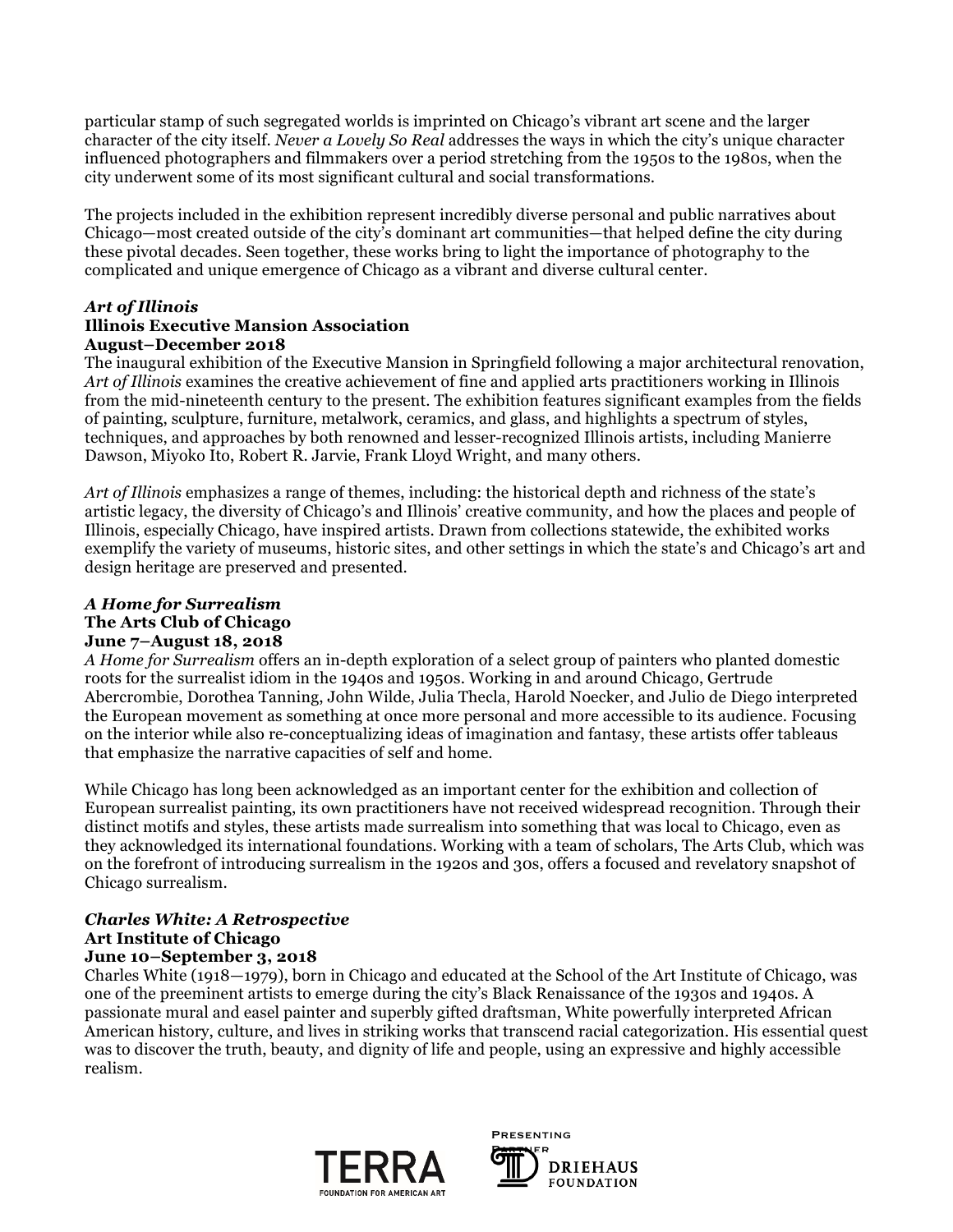Presented in the 100th anniversary year of the artist's birth, *Charles White: A Retrospective* marks the most comprehensive survey of the artist's work since 1982, and unites a selection of the artist's finest paintings, drawings, and prints. The exhibition examines the development of White's practice, from his emergence as a force in the Chicago art world through his mature career as an artist, activist, and educator in New York and Los Angeles. The exhibition deepens understanding of White's artistic production through the close examination of his early and later work, looking in particular at his output through the lens of Chicago's unique cultural and artistic communities and the city's broader contributions to American art history. Together, the featured works speak to White's universal appeal and continued relevance to audiences today.

The exhibition is co-organized by The Art Institute of Chicago and the Museum of Modern Art, New York. It will travel to the Museum of Modern Art, October 7, 2018 – January 13, 2019, and the Los Angeles County Museum of Art, March 3 – June 9, 2019.

### *Chicago Calling: Art Against the Flow* **Intuit: The Center for Intuitive and Outsider Art June 29, 2018–January 6, 2019**

*Chicago Calling: Art Against the Flow* explores Chicago's early acceptance and cultivation of self-taught and outsider art and artists, highlighting the significance of the city's embrace of the genre to its development and newly found mainstream recognition. The exhibition presents the works of 12 artists, including Chicago icons, Henry Darger, Lee Godie, Joseph Yoakum, and others, and examines key themes that permeate their practices, including the interaction between high style and the vernacular, between nature and culture; immigration and/or relocation as a defining experience; surviving the African American experience; and the power of portraiture as a view into society, psyche, and soul, among others. The present and future positioning of outsider art in relation to the mainstream art world will be addressed in the exhibition and accompanying catalog, symposium, and educational programming.

Organized by Intuit: The Center for Intuitive and Outsider Art, the exhibition is curated by Kenneth C. Burkhart, an independent curator, and Lisa Stone, Adjunct Associate Professor of Art History, Theory and Criticism at the School of the Art Institute of Chicago. Following its presentation at Intuit: The Center for Intuitive and Outsider Art, *Chicago Calling: Art Against the Flow* will travel to to La Halle Saint Pierre (Paris, April–July, 2019), the Prinzhorn Collection (Heidelberg, September 2019–January 2020), and Collection de l'Art Brut (Lausanne, February–May 2020), and Outsider Art Museum (Amsterdam, May–August 2020).

### *Sculpting a Chicago Artist, Richard Hunt and his Teachers: Nelli Bar and Egon Weiner* **Koehnline Museum of Art, Oakton Community College July 12–September 14, 2018**

The School of the Art Institute of Chicago cultivated sculptor Richard Hunt (b. 1935) in the 1950s through the guidance of two dynamic teachers: artist Nelli Bar, who taught Hunt during his adolescence, and artist Egon Weiner, who was Hunt's college professor. The exhibition is the first to examine Hunt's oeuvre through the lens of his relationships with his teachers, presenting a dynamic interplay between two generations of American artists. The exhibition will include sculptures by all three artists, as well as historical photographs documenting their engagements.

Bar and Weiner were part of a generation of artists who fled Europe after the rise of the Nazi regime and chose Chicago as the new home for their artistic ambitions. Both received their education in European academies under prominent teachers during the 1920s. The exhibition examines Weiner and Bar's influence on a new post-war generation of artists, focusing in particular on their deeply felt relationship to Hunt, who himself rose to prominence in Chicago and internationally and remembers his teachers with great fondness.



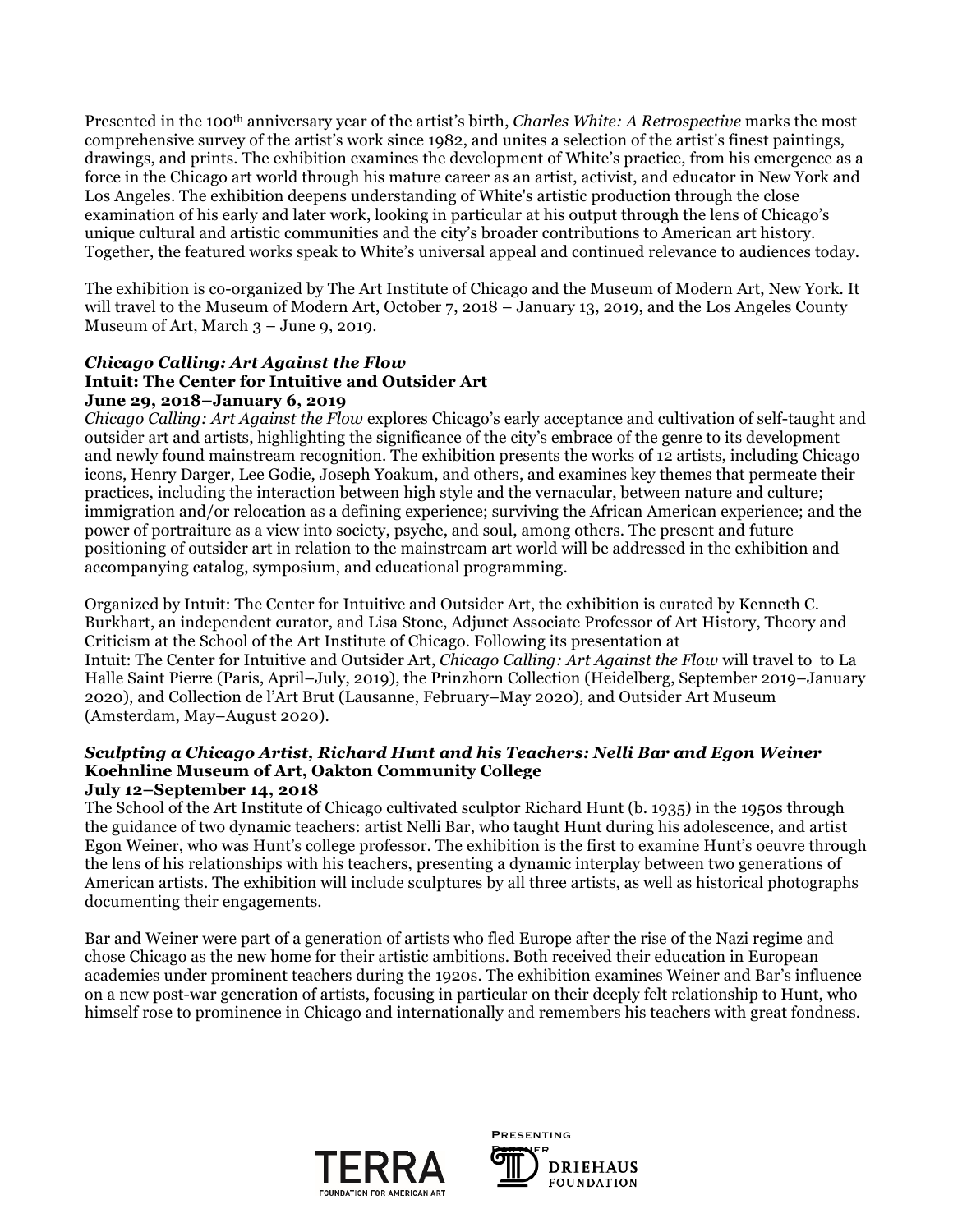### *LIONS: Founding Years of UIMA in Chicago* **Ukrainian Institute of Modern Art August 3–September 30, 2018**

*LIONS: Founding Years of UIMA in Chicago* features artworks by the Ukrainian emigre founders of the Ukrainian Institute of Modern Art, sculptors Konstantin Milonadis and Mychajlo Urban, presented alongside selections from the museum's extensive collection of ephemera, including vintage posters, archival photographs, video interviews with founding members, and early notes, sketches, and letters. These items from the museum's archive have never before been publicly displayed, and tell the dynamic story of the UIMA's creation.

*LIONS* will showcase the unique spirit of UIMA's founders, which continues to contribute to the character of the Ukrainian Village neighborhood and Chicago's art history at large. In addition to celebrating the innovations, excitement, and artistic endeavors of UIMA's founders and associated artists, *LIONS* also addresses the trials that accompany being a visible immigrant community in the United States. The items in the archive are nearly 50 years old, but the discussions of immigrant identity and heritage are just as resonant today.

### *Designers in Film: Avant-Garde and Commercial Cinema in Mid-Century Chicago* **Mary & Leigh Block Museum of Art, Northwestern University September 18–December 9, 2018**

*Designers in Film* is the first exhibition to focus on the extensive influence of the Chicago-based design firm Goldsholl Design Associates on the evolution of film and design, from the 1950s to the 1970s. Morton and Millie Goldsholl, the firm's founders, were part of a generation of designers that emerged from the Institute of Design, where László Moholy-Nagy famously fostered a curriculum of aesthetic experimentation and social engagement. Their integration of film with other forms of visual production, such as print advertising and brand development, placed them at the forefront of innovation and influenced the work of generations of filmmakers and designers from the U.S. and abroad. The Goldsholl group worked at the cross-section of art, design, advertising, and visual culture. Their innovative motion pictures, which they called "designs-infilm," applied techniques of experimental and avant-garde filmmaking to advertisements distributed to a wide audience.

Featuring the firm's highly inventive films, alongside materials related to their creation, including designed objects, drawings, print advertisements, photographs, and other ephemera, the exhibition provides new perspectives on the intersection of filmmaking and commercial, industrial, and graphic design. *Designers in Film* is also the first exhibition to focus on the relationship between film and mid-twentieth century art and design in Chicago, and to study this history as a particular outgrowth of the city's social, artistic, and political climate. The exhibition will be accompanied by a catalogue and robust series of film screenings, including many that have rarely been seen.

### *3-D Doings: The Imagist Object in Chicago Art, 1964–1980* **Frances Young Tang Teaching Museum and Art Gallery at Skidmore College September 8, 2018–January 6, 2019**

*3-D Doings: The Imagist Object in Chicago Art, 1964–1980* examines the little-known sculptural work and dimensional painting made by the Chicago Imagists during the early years of their practice. As the first indepth exploration of the overall affinity of Imagist artists for objects, the exhibition features artists who worked individually, crafting unique approaches, but share key influences, such as Surrealism and the Surrealist object. Artworks included range from interventions in mass-produced materials—such as Suellen Rocca's painted purses or Roger Brown's shelf works, which include ceramics bought by the artist—to intricate objects such as Ed Flood's multilayered back-painted Plexiglas boxes. Many Imagists used materials associated with craft: Christina Ramberg and Philip Hanson, for example, made extensive use of papier mâché, and Barbara Rossi used sewn fabrics in her printmaking among other examples.

In addition to members of the original Imagist groups, the exhibition includes work by Don Baum, the chief curator of the Imagist movement; Ray Yoshida, the teacher with whom many Imagists studied at the School



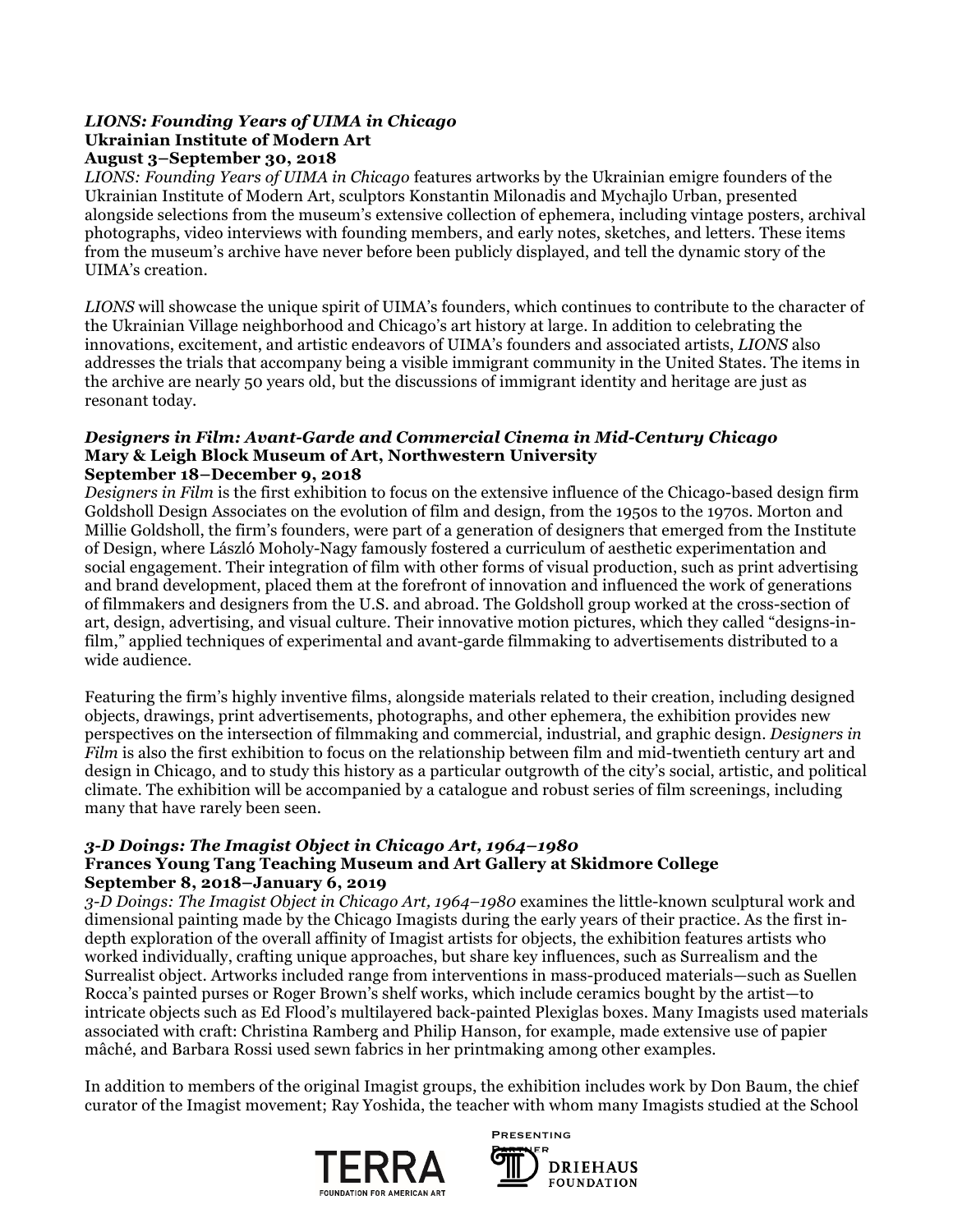of the Art Institute of Chicago; H.C. Westermann, arguably the point of origin for the exhibition; and Red Grooms, whose large-scale installation *City of Chicago* links the Windy City to artists in New York City and beyond. *3-D Doings* is organized by Tang Dayton Director Ian Berry, and the Chicago-based scholars, independent curators, and gallerists John Corbett and Jim Dempsey.

# *Someday, Chicago: Yasuhiro Ishimoto and the Institute of Design* **DePaul Art Museum**

### **September 6–December 16, 2018**

*Someday, Chicago: Yasuhiro Ishimoto and the Institute of Design* examines the legacy of the San Franciscoborn Japanese photographer Yasuhiro Ishimoto (1921–2012), focusing in particular on the ways in which his study and work in Chicago shaped his practice and extended the influence of the city's arts and design community beyond the U.S. The exhibition will feature approximately 60 photographs from the series of images Ishimoto published in the influential photobooks *Someday, Somewhere* (1958) and *Chicago, Chicago* (1969). These images highlight the enduring influence of the artist's formal training at Chicago's historic Institute of Design (ID), founded as the New Bauhaus in 1937 by László Moholy-Nagy, and his time spent documenting the city's diverse neighborhoods, which reflected its postwar demographics. The exhibition will also include examples of his early experiments, student works, and the images he produced during World War II at Camp Amache in Colorado, where he was incarcerated.

*Someday, Chicago* celebrates Ishimoto as one of the most influential photographers to have worked in Japan in the 20th century, and examines the impact of his work on generations of artists in Japan. The exhibition also demonstrates how the publication and exhibition of Ishimoto's work in Japan helped spread the Bauhaus vision promoted at ID internationally, through the inclusion of works created by his peers and followers of his work.

### *Todros Geller: Strange Worlds*

### **Spertus Institute for Jewish Learning and Leadership September 6, 2018–January 6, 2019**

# *Todros Geller: Strange Worlds* focuses on the multifaceted oeuvre of Todros Geller, an influential Chicago

artist who was central to the history of modern American Jewish art. The exhibition draws primarily from Spertus Institute's collection—which includes extensive holdings of Geller's paintings, prints, and works on paper as well as preparatory sketches, letters, books, articles, photographs, and illustrations—to present the scope of Geller's creative endeavors. More than 30 works in a range of mediums will be on view, the majority for the first time, along with a selection of archival materials.

Geller—who was born in Ukraine in 1889 and moved to Chicago in 1918—was inspired by the complex blending of old world traditions and modern culture that characterized Chicago—what he termed the collision of "strange worlds." An active proponent of the concept of Jewish art, he served as a mentor to numerous Chicago Jewish artists and as a prominent educator, first at the Jewish People's Institute and Jane Addams Hull House, then as supervisor of art for the College of Jewish Studies (later Spertus Institute). In work and life, Geller reflected the social, political, and artistic concerns of his time. Often fondly referred to as the "Dean of Chicago Jewish Artists," he was intimately entwined with Chicago's evolving Jewish community and its efforts to establish and promote Jewish identity.

# *Hairy Who?*

# **Art Institute of Chicago**

# **September 1, 2018–January 6, 2019**

The Art Institute of Chicago will present a major survey dedicated solely to the work of the groundbreaking Chicago-based group Hairy Who, which included artists James Falconer, Art Green, Suellen Rocca, Gladys Nilsson, Jim Nutt and Karl Wirsum. The name Hairy Who, which was coined by the artists in 1966, came to characterize the work of these young artists, who boldly manipulated popular culture to transmit radical and progressive ideas, and challenge prevailing notions of gender and sexuality, social mores and standards of beauty, war, and nostalgia and obsolescence. Their distinct aesthetic transformed the landscape of Chicago art and put the city on the international art map.



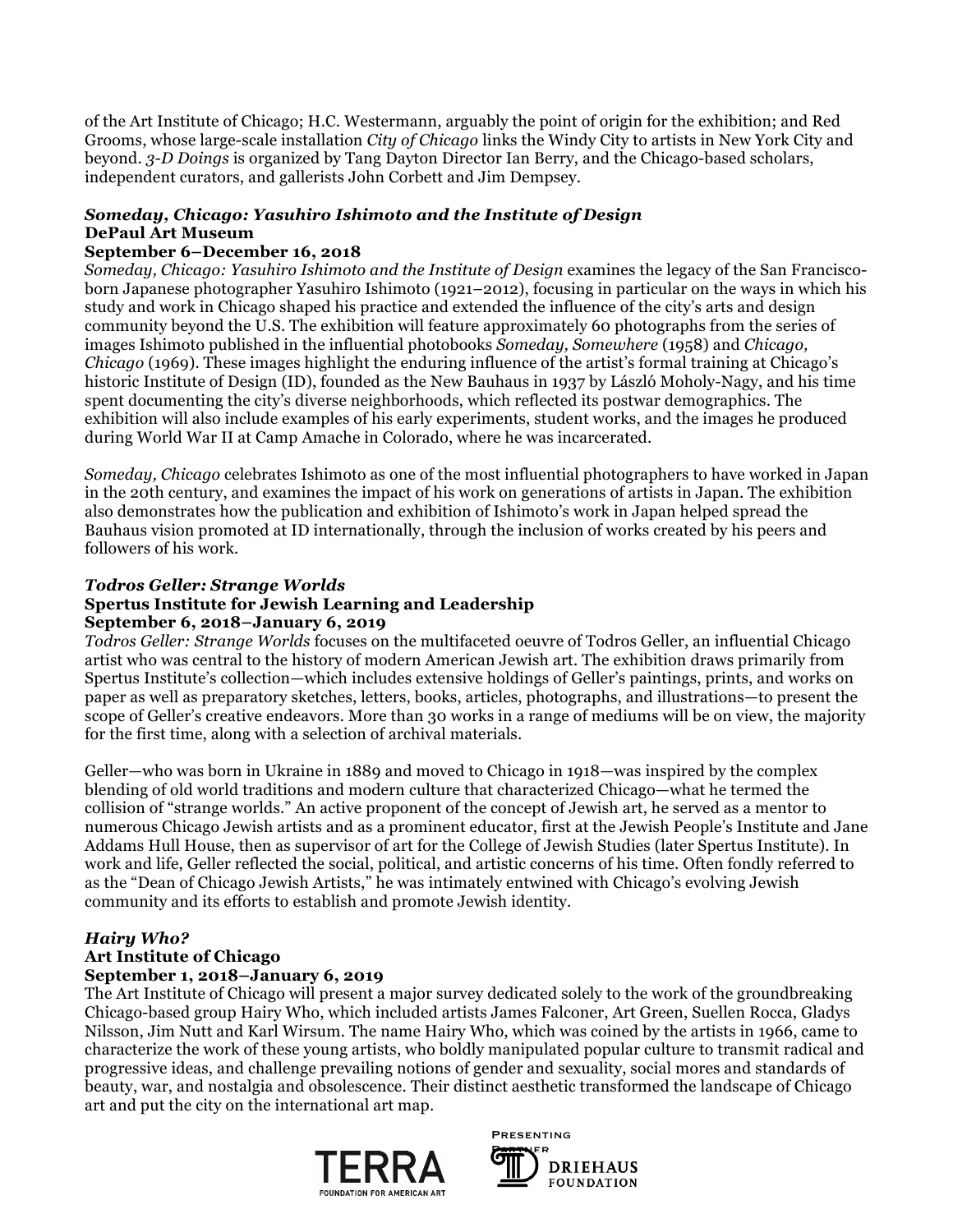Their powerfully graphic, anti-formal images—often made with unconventional media and supports, featured personal symbolism and punning word play. Bright colors and a brazen sense of humor belied the powerful and transgressive subject matter that the work embraced. The Art Institute's major retrospective and publication is presented on the occasion of the 50th anniversary of the group's final Chicago show, and features key works that highlight the technical virtuosity and rigor of each artist, alongside their collective impact as members of the original Hairy Who group.

### *South Side Stories: Rethinking Chicago Art, 1960–1980*  **Smart Museum of Art, The University of Chicago September 13–December 30, 2018 and**

*South Side Stories: Holdings*

# **DuSable Museum of African American History**

### **September 13, 2018–March 4, 2019**

During the 1960s and 1970s, Chicago was shaped by art and ideas produced and circulated on the South Side. Yet the history of the period's creative and social ferment has often remained segregated by the city's social, political, and geographic divides. *South Side Stories* is a collaboration between the Smart Museum of Art and the DuSable Museum of African American History, featuring two distinct but interrelated exhibitions that together offer a nuanced look at the cultural history of Chicago's South Side during this momentous era of change and conflict.

*South Side Stories: Rethinking Chicago Art, 1960-1980* at the Smart Museum will focus in particular on artists of the Black Arts Movement, including works by such notable figures as Barbara Jones-Hogu, Yaounde Olu, Robert Sengstacke, William Walker, and Gerald Williams. The exhibition will also feature artists outside the movement, but who also worked and exhibited in the neighborhoods of the South Side. Through nearly 100 objects, the show upends dominant narratives of the period and unearths rich stories by examining watershed cultural moments from the Hairy Who to the Wall of Respect, from the Civil Rights movement to the AfriCOBRA, from vivid protest posters to visionary outsider art, and from the Free University movement to the radical jazz of the Association for the Advancement of Creative Musicians.

*South Side Stories: Holdings* at the DuSable will consider the ways in which individuals, artists, and institutions collect, shape, and embody history, and how these histories—whether personal memories or institutional archives and collections—are subsequently shaped and reshaped over time through research, curatorial forgings, individual motivations, and incorporation into contemporary artistic practices. The exhibition will be anchored by holdings from DuSable Museum's art collection and archives that were acquired during the 1960s and 1970s.

### *Pictures from an Exposition: Visualizing the 1893 World's Fair* **Newberry Library**

### **September 28–December 31, 2018**

As the grandest international spectacle in a great age of spectacles, the World's Columbian Exposition held in Chicago in 1893 captured the public's imagination through a dazzling array of images, from photographs, paintings, and illustrated albums to souvenirs, guidebooks, magazine features, and popular histories. But the allure of the fair depended less on the aesthetics of single objects than upon its status as a total, unified work of art.

Featuring art and ephemera from the Newberry Library's extensive collection of exposition materials, *Pictures from an Exposition* explores the fair's tremendous power of attraction, for both those who attended and those who experienced it from afar. Opening during the exposition's 125th anniversary year, the exhibition will pay special attention to the dynamic between fine art and popular imagery, the intertwining of aesthetic and economic imperatives, and the ways in which the exposition's visual language reflected the important role that images played in late 19<sup>th</sup> century American history and culture.



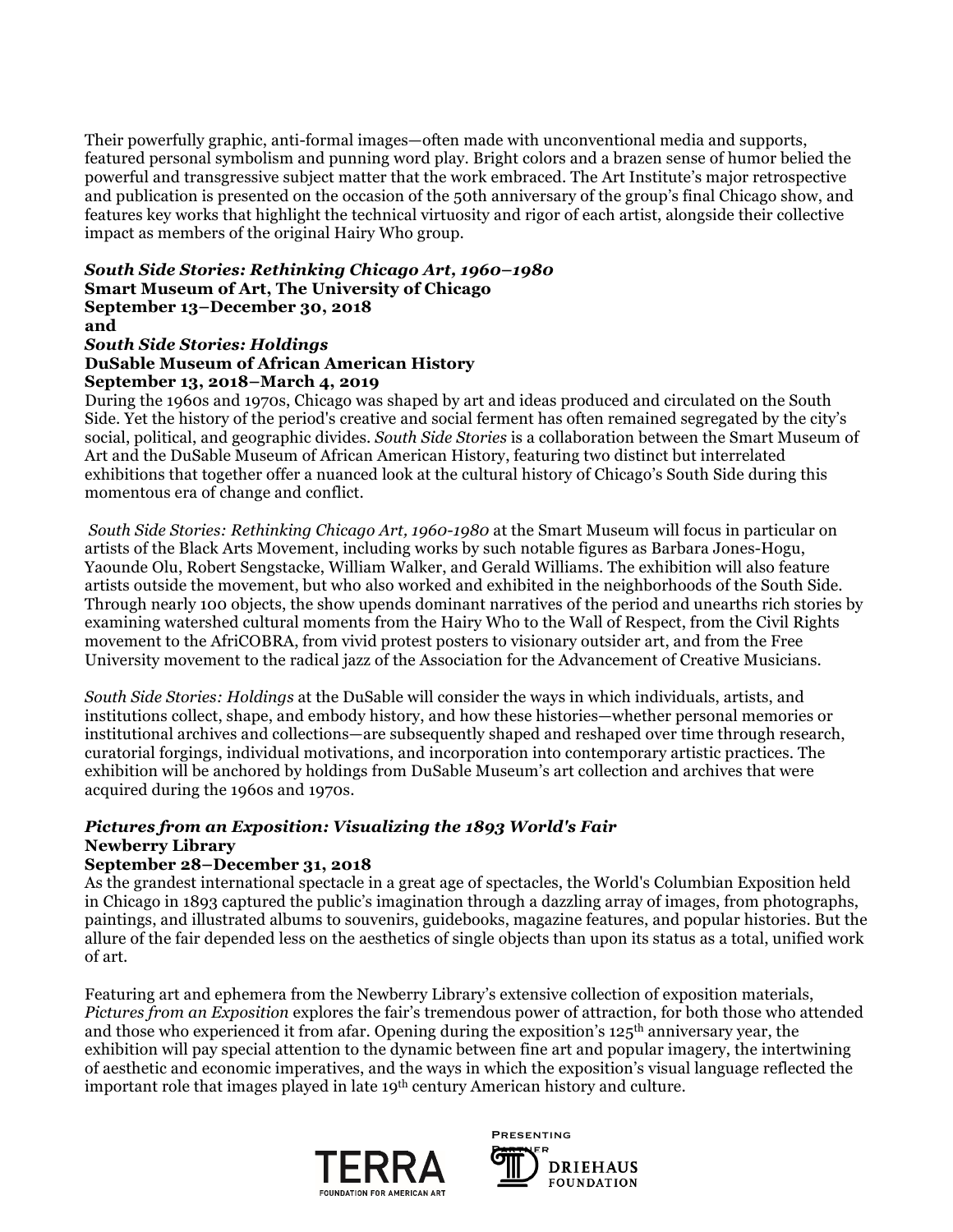### *Homecoming: Public Art for a Public Museum* **National Public Housing Museum October 2018–Ongoing**

Artist Edgar Miller's *Animal Court* is an enchanting seven-piece public sculpture, and an iconic example of the art and design projects facilitated by the Works Progress Administration (WPA)—the largest federal agency, created in 1938 to provide jobs and income for unemployed Americans. The beloved limestone sculptures were central to the design of the Jane Addams Homes, Chicago's first integrated public housing project. Miller, an innovative, multi-disciplinary artist who represents many of the best ideals of Chicago's commitment to accessible art for the people, recognized public housing as a platform for expressing democratic ideals and as a space for experimentation through art and design. From 1938–2006, his *Animal Court* helped to create a gathering place in the courtyard, where people across race and class convened to build a community.

Together with the will of Chicago's Near West Side neighbors, the National Public Housing Museum honors the memories of the sculptures by restoring them, as part of the Museum's grand opening this fall. The Museum will occupy two newly restored apartments in the last remaining building of the Jane Addams Homes, and the sculptures will be returned to their original site, once again providing an inviting public space. The restoration of *Animal Court* will be accompanied by an oral history project and audio tour that highlights the influence of these works on generations of people who engaged with them, and examines the importance of art and design to creating vibrant, livable communities.

### *Keep Moving: Designing Chicago's Bicycle Culture* **Chicago Design Museum**

### **October 19, 2018–February 15, 2019**

Just before the turn of the century, the popularity of the bicycle in America was at an apex. Social clubs, velodromes, cross country races, and bicycles and bicycle innovations were rampant. Home to more than 80 shops, including Schwinn, the nation's leading producer, Chicago played an instrumental role in developing and disseminating bicycle culture. However, in only a few decades, the industry was a shell of its former self, as consumer focus shifted to cars, trains, and surviving the Great Depression.

*Keep Moving* explores how bicycle design in Chicago contributed to the early popularity of bicycles in America and their survival through the 20th century. The exhibition explores in particular the ephemera that established the reputation of the bicycle as a marker of American identity and cemented the nation's emotional connections to it. Featuring bicycles, mechanical parts, catalogs, magazines, and advertisements, among other materials, *Keep Moving* captures the ideas that spurred early bicycle culture and that continue to define it now.

# *Modern by Design: Chicago Streamlines America* **Chicago History Museum**

### **October 27, 2018–December 2, 2019**

*Modern by Design: Chicago Streamlines America* reveals how Chicago brought cutting-edge modern design to the American marketplace on a scale unmatched by any other city. The exhibition focuses on 1930s-50s, a critical period in American history. It presents issues of design and aesthetics within the larger social, economic, and cultural context of the time and explores how the city's hosting of the 1933-34 World's Fair, its industries, advertising firms and mail order companies advanced modern design on local, regional and national levels. Innovative designs coupled with the might of Chicago's manufacturing and distribution infrastructure led to mass production of affordable state-of-the-art products featuring a new urban-inspired aesthetic that furnished public and private spaces across the country.

The exhibition includes more than 200 objects, photographs, and documents, many on view for the first time. The works of many celebrated designers, such as Alfonso Iannelli, Otis Shephard and Wolfgang Hoffmann will be featured.



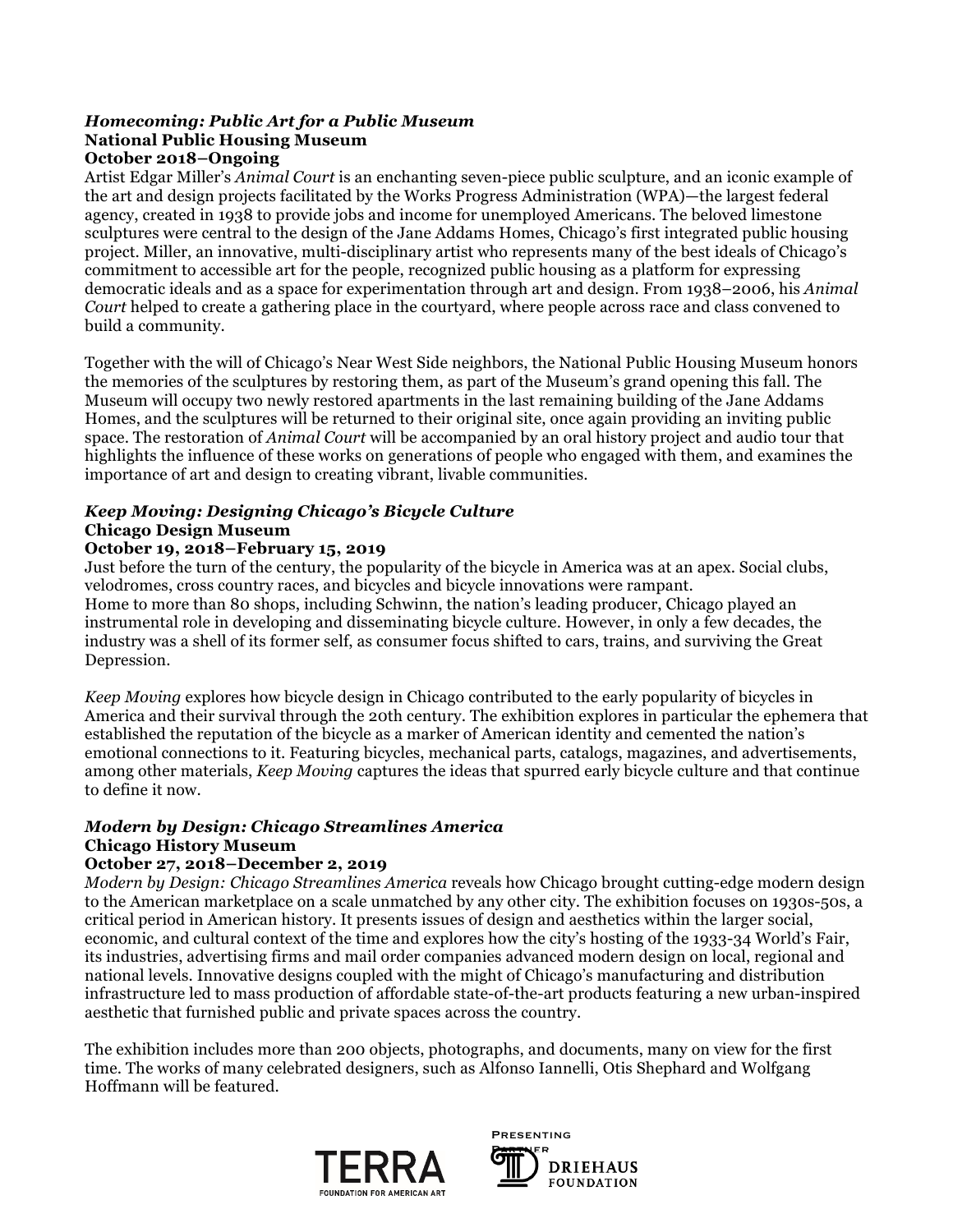### *The Many Hats of Ralph Arnold: Art, Identity and Politics* **Museum of Contemporary Photography at Columbia College Chicago October 11–December 21, 2018**

During the tumultuous 1960s and 70s, the prolific artist Ralph Arnold (1928-2006) made photocollages that appropriated and commented upon mass media portrayals of gender, sexuality, race, and politics. Arnold's complex visual arrangements of photography, painting, and text were built upon his own multilayered identity as a black, gay veteran, and prominent member of Chicago's art community. The exhibition draws its name from one of the artist's more personal pieces, which expresses this deep multiplicity.

Arnold participated in some of the era's most provocative exhibitions, yet by the mid-1980s he increasingly focused on his teaching and service to the art community. This exhibition brings together Arnold's most significant contributions to the art of collage, including a recently rediscovered triptych made for the 1968 MCA Chicago exhibition, *Violence in Recent American Art*. It also includes work by contemporaries and colleagues like Robert Rauschenberg, Ed Pashke, Ray Johnson, and Barbara Jones-Hogu to add further context and enrich our understanding of Arnold's legacy.

A companion exhibition, titled *Echoes: Identity and Politics in Contemporary Collage*, also at the Museum of Contemporary Photography, examines the parallels between Arnold's work and 21st-century collage artists like Wardell Milan, Nathaniel Mary Quinn, and Paul Mpagi Sepuya, deepening our understanding of Arnold's lasting contribution.

## *African American Designers in Chicago: Art, Commerce, and the Politics of Race* **Chicago Cultural Center**

### **October 27, 2018–March 3, 2019**

*African American Designers in Chicago* is the first exhibition to explore how African American designers in Chicago worked across different media and practices to define a role for themselves in the design professions, remaking the image of both the black artist and buyer in a major hub of American advertising and consumer culture. Presented by the Chicago Department of Cultural Affairs and Special Events, the exhibition emphasizes both the lives and achievements of these pivotal designers and features work from a wide range of practices, including cartooning, sign painting, architectural signage, illustration, graphic design, exhibit design, and product design, created during the pivotal periods from the Great Migration to the Civil Rights Movement and beyond.

Black designers in Chicago challenged long-standing design conventions that served to diminish the potential of African Americans, while at the same time, navigating and seizing a measure of power in oftenracist workplaces. Designers such as Charles Dawson, Emmett McBain, and Eugene Winslow were also decisive in using commercial art as a site to advance African American political causes, from the Exposition of the American Negro in 1940 to the founding of Burrell McBain Advertising in 1971. As conduits between local businesses and major corporations and Chicago's black community, they raised still-relevant questions about how, and with what consequence, African Americans engaged commercial design as a site to shape the politics of uplift and protest.

### *Chicago New Media 1973–1992* **Video Game Art Gallery November 1–December 15, 2018**

*Chicago New Media 1973–1992* will illuminate the largely untold story of Chicago's role in the history and evolution of new media. The exhibition will explore the creation of such entities as the Electronic Visualization Lab at the University of Illinois Chicago and the Video Art and Sound Art programs at the School of the Art Institute of Chicago, as well as the many artistic and technical breakthroughs made by the generations of artists that attended and engaged with them.

In addition to works by many notable artists, including Tom DeFanti, Sonia Landy Sheridan, Phil Morton, Dan Sandin, and Jane Veeder, the exhibition will feature artifacts and ephemera from the period, providing important historical context to the development of new media arts, and examine the ways in which